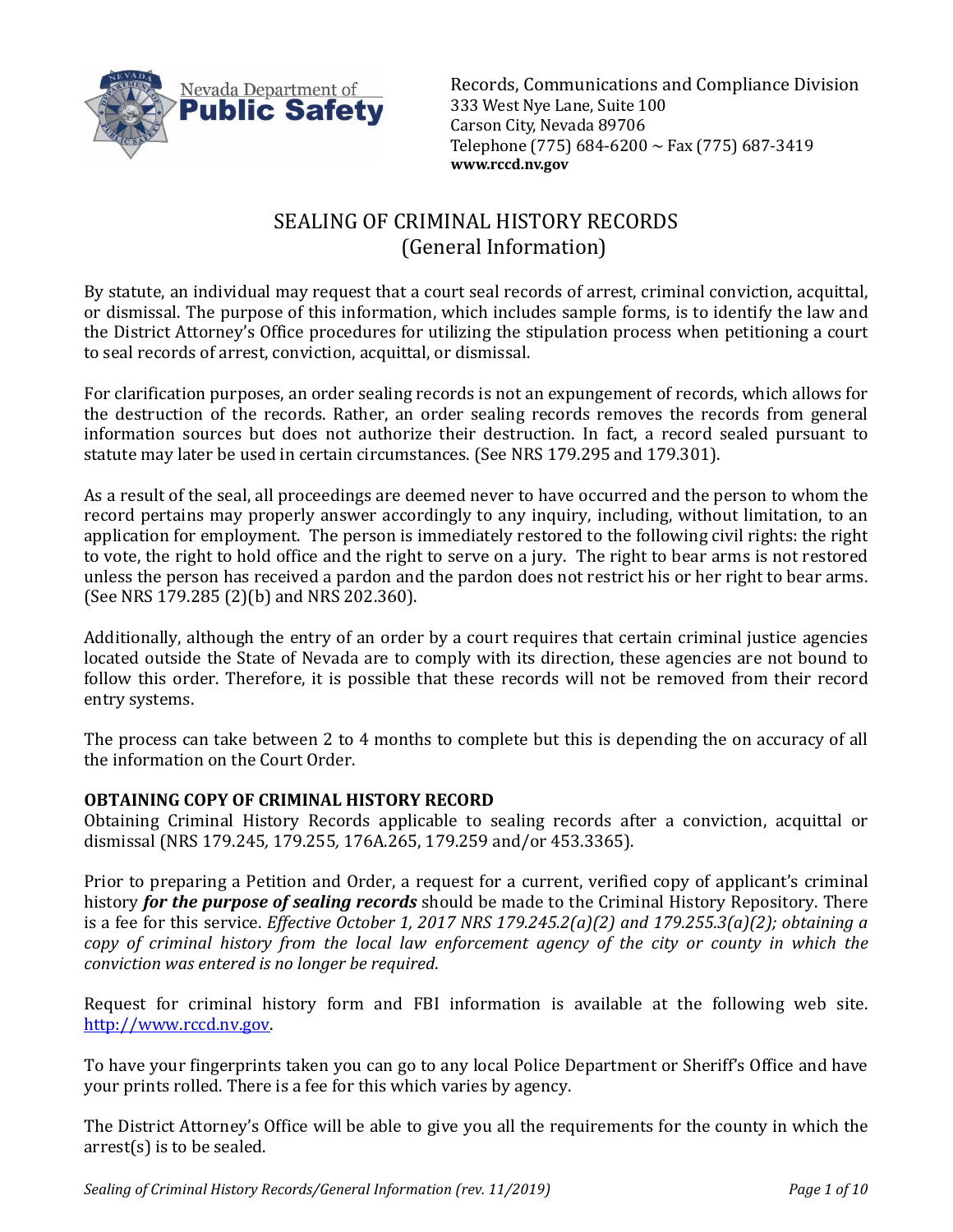### **STATUTORY REQUIREMENTS**

- **NRS 179.245 Sealing records after conviction: Persons eligible; petition; notice; hearing; order.**
	- 1. Except as otherwise provided in subsection 6 and [NRS 176A.265,](https://www.leg.state.nv.us/NRS/NRS-176A.html#NRS176ASec265) [176A.295,](https://www.leg.state.nv.us/NRS/NRS-176A.html#NRS176ASec295) [179.247,](https://www.leg.state.nv.us/NRS/NRS-179.html#NRS179Sec247) [179.259,](https://www.leg.state.nv.us/NRS/NRS-179.html#NRS179Sec259) [201.354,](https://www.leg.state.nv.us/NRS/NRS-201.html#NRS201Sec354) [453.3365](https://www.leg.state.nv.us/NRS/NRS-453.html#NRS453Sec3365) and [458.330,](https://www.leg.state.nv.us/NRS/NRS-458.html#NRS458Sec330) a person may petition the court in which the
		- person was convicted for the sealing of all records relating to a conviction of:<br>(a) A category A felony, a crime of violence pursuant to NRS 200.40 A category A felony, a crime of violence pursuant to [NRS 200.408](https://www.leg.state.nv.us/NRS/NRS-200.html#NRS200Sec408) or burglary pursuant to [NRS 205.060](https://www.leg.state.nv.us/NRS/NRS-205.html#NRS205Sec060) after 10 years from the date of release from actual custody or discharge from parole or probation, whichever occurs later;
		- (b) Except as otherwise provided in paragraphs (a) and (e), a category B, C or D felony after 5 years from the date of release from actual custody or discharge from parole or probation, whichever occurs later;
		- (c) A category E felony after 2 years from the date of release from actual custody or discharge from parole or probation, whichever occurs later;
		- (d) Except as otherwise provided in paragraph (e), any gross misdemeanor after 2 years from the date of release from actual custody or discharge from probation, whichever occurs later;
		- (e) A violation of NRS  $422.540$  to  $422.570$ , inclusive, a violation of NRS  $484C.110$  or [484C.120](https://www.leg.state.nv.us/NRS/NRS-484C.html#NRS484CSec120) other than a felony, or a battery which constitutes domestic violence pursuant to [NRS 33.018](https://www.leg.state.nv.us/NRS/NRS-033.html#NRS033Sec018) other than a felony, after 7 years from the date of release from actual custody or from the date when the person is no longer under a suspended sentence, whichever occurs later;
		- (f) Except as otherwise provided in paragraph (e), if the offense is punished as a misdemeanor, a battery pursuant to **[NRS](https://www.leg.state.nv.us/NRS/NRS-200.html#NRS200Sec571) 200.481**, harassment pursuant to **NRS** [200.571,](https://www.leg.state.nv.us/NRS/NRS-200.html#NRS200Sec571) stalking pursuant to [NRS 200.575](https://www.leg.state.nv.us/NRS/NRS-200.html#NRS200Sec575) or a violation of a temporary or extended order for protection, after 2 years from the date of release from actual custody or from the date when the person is no longer under a suspended sentence, whichever occurs later; or
		- (g) Any other misdemeanor after 1 year from the date of release from actual custody or from the date when the person is no longer under a suspended sentence, whichever occurs later.
	- 2. A petition filed pursuant to subsection 1 must:<br>(a) Be accompanied by the petitioner's curre
		- Be accompanied by the petitioner's current, verified records received from the Central Repository for Nevada Records of Criminal History;
		- (b) If the petition references  $NRS$  453.3365 or [458.330,](https://www.leg.state.nv.us/NRS/NRS-458.html#NRS458Sec330) include a certificate of acknowledgment or the disposition of the proceedings for the records to be sealed from all agencies of criminal justice which maintain such records;
		- (c) Include a list of any other public or private agency, company, official or other custodian of records that is reasonably known to the petitioner to have possession of records of the conviction and to whom the order to seal records, if issued, will be directed; and
		- (d) Include information that, to the best knowledge and belief of the petitioner, accurately and completely identifies the records to be sealed, including, without limitation, the:<br>(1) Date of birth of the petitioner;
			- (1) Date of birth of the petitioner;<br>(2) Specific conviction to which the
			- Specific conviction to which the records to be sealed pertain; and
			- (3) Date of arrest relating to the specific conviction to which the records to be sealed pertain.
	- 3. Upon receiving a petition pursuant to this section, the court shall notify the law enforcement agency that arrested the petitioner for the crime and the prosecuting attorney, including, without limitation, the Attorney General, who prosecuted the petitioner for the crime. The prosecuting attorney and any person having relevant evidence may testify and present evidence at any hearing on the petition.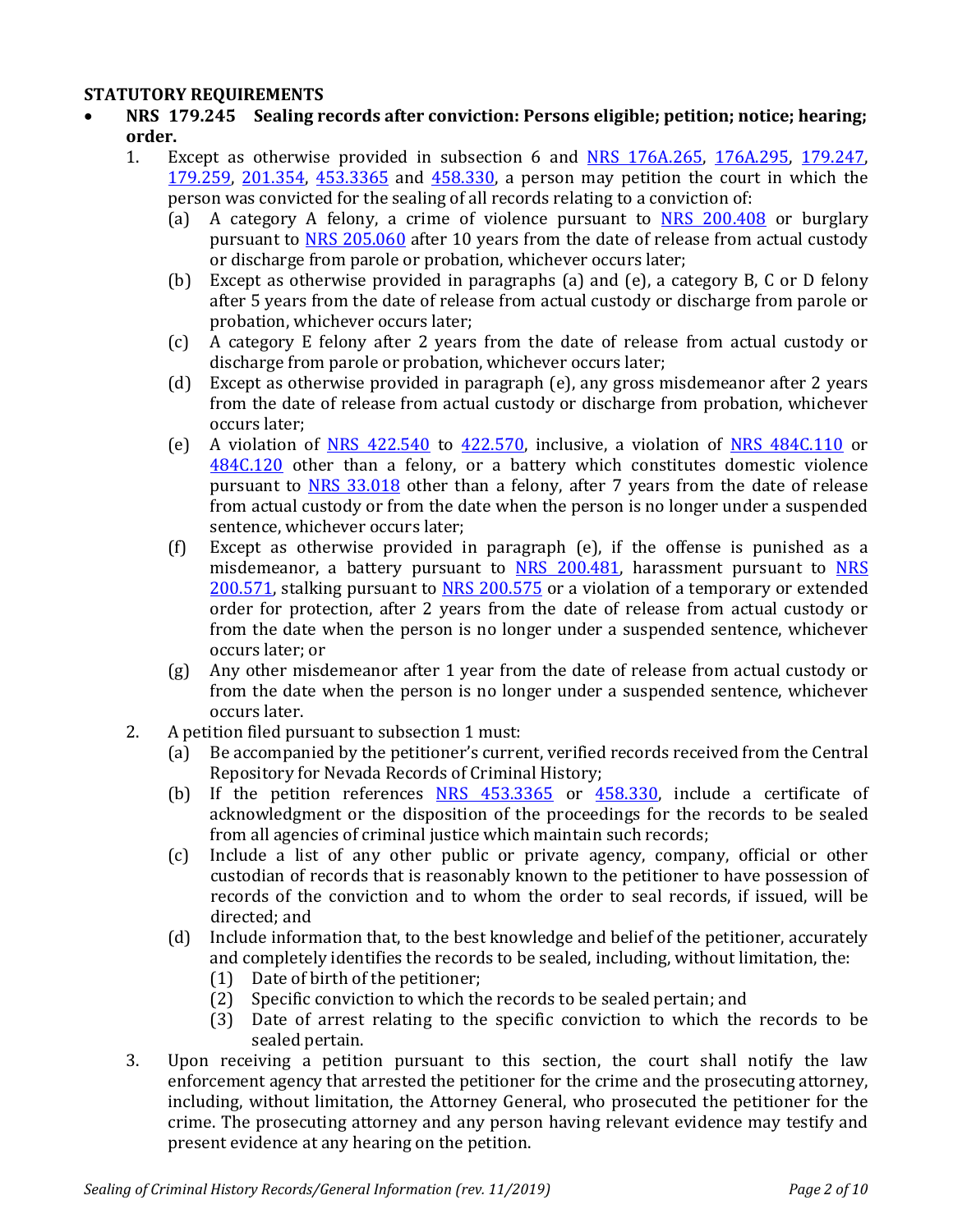- 4. If the prosecuting attorney who prosecuted the petitioner for the crime stipulates to the sealing of the records after receiving notification pursuant to subsection 3 and the court makes the findings set forth in subsection 5, the court may order the sealing of the records in accordance with subsection 5 without a hearing. If the prosecuting attorney does not stipulate to the sealing of the records, a hearing on the petition must be conducted.
- 5. If the court finds that, in the period prescribed in subsection 1, the petitioner has not been charged with any offense for which the charges are pending or convicted of any offense, except for minor moving or standing traffic violations, the court may order sealed all records of the conviction which are in the custody of any agency of criminal justice or any public or private agency, company, official or other custodian of records in the State of Nevada, and may also order all such records of the petitioner returned to the file of the court where the proceeding was commenced from, including, without limitation, the Federal Bureau of Investigation and all other agencies of criminal justice which maintain such records and which are reasonably known by either the petitioner or the court to have possession of such records.
- 6. A person may not petition the court to seal records relating to a conviction of:
	- A crime against a child;
	- (b) A sexual offense;<br>(c) A violation of  $N_F$
	- A violation of [NRS 484C.110](https://www.leg.state.nv.us/NRS/NRS-484C.html#NRS484CSec110) or [484C.120](https://www.leg.state.nv.us/NRS/NRS-484C.html#NRS484CSec120) that is punishable as a felony pursuant to paragraph (c) of subsection 1 o[f NRS 484C.400;](https://www.leg.state.nv.us/NRS/NRS-484C.html#NRS484CSec400)
	- (d) A violation of <u>NRS 484C.430</u>;<br>(e) A homicide resulting from dri
	- A homicide resulting from driving or being in actual physical control of a vehicle while under the influence of intoxicating liquor or a controlled substance or resulting from any other conduct prohibited b[y NRS 484C.110,](https://www.leg.state.nv.us/NRS/NRS-484C.html#NRS484CSec110) [484C.130](https://www.leg.state.nv.us/NRS/NRS-484C.html#NRS484CSec130) or [484C.430;](https://www.leg.state.nv.us/NRS/NRS-484C.html#NRS484CSec430)
	- (f) A violation of <u>NRS 488.410</u> that is punishable as a felony pursuant to <u>NRS 488.427</u>; or (g) A violation of <u>NRS 488.420</u> or <u>488.425</u>.
	- A violation of [NRS 488.420](https://www.leg.state.nv.us/NRS/NRS-488.html#NRS488Sec420) or [488.425.](https://www.leg.state.nv.us/NRS/NRS-488.html#NRS488Sec425)
- 7. If the court grants a petition for the sealing of records pursuant to this section, upon the request of the person whose records are sealed, the court may order sealed all records of the civil proceeding in which the records were sealed.
- 8. As used in this section:<br>(a) "Crime against a c
	- (a) "Crime against a child" has the meaning ascribed to it in  $NRS$  179D.0357.<br>(b) "Sexual offense" means:
	- "Sexual offense" means:<br>(1) Murder of the fi
		- Murder of the first degree committed in the perpetration or attempted perpetration of sexual assault or of sexual abuse or sexual molestation of a child less than 14 years of age pursuant to paragraph (b) of subsection 1 of [NRS](https://www.leg.state.nv.us/NRS/NRS-200.html#NRS200Sec030)  [200.030.](https://www.leg.state.nv.us/NRS/NRS-200.html#NRS200Sec030)
		- (2) Sexual assault pursuant to [NRS 200.366.](https://www.leg.state.nv.us/NRS/NRS-200.html#NRS200Sec366)<br>(3) Statutory sexual seduction pursuant to N
		- (3) Statutory sexual seduction pursuant to  $NRS$  200.368, if punishable as a felony.<br>(4) Battery with intent to commit sexual assault pursuant to  $NRS$  200.400.
		- (4) Battery with intent to commit sexual assault pursuant to <u>NRS 200.400</u>.<br>(5) An offense involving the administration of a drug to another persor
		- An offense involving the administration of a drug to another person with the intent to enable or assist the commission of a felony pursuant to [NRS 200.405,](https://www.leg.state.nv.us/NRS/NRS-200.html#NRS200Sec405) if the felony is an offense listed in this paragraph.
		- (6) An offense involving the administration of a controlled substance to another person with the intent to enable or assist the commission of a crime of violence pursuant to [NRS 200.408,](https://www.leg.state.nv.us/NRS/NRS-200.html#NRS200Sec408) if the crime of violence is an offense listed in this paragraph.
		- (7) Abuse of a child pursuant to [NRS 200.508,](https://www.leg.state.nv.us/NRS/NRS-200.html#NRS200Sec508) if the abuse involved sexual abuse or sexual exploitation.
		- (8) An offense involving pornography and a minor pursuant to [NRS 200.710](https://www.leg.state.nv.us/NRS/NRS-200.html#NRS200Sec710) to [200.730,](https://www.leg.state.nv.us/NRS/NRS-200.html#NRS200Sec730) inclusive.
		- (9) Incest pursuant to [NRS 201.180.](https://www.leg.state.nv.us/NRS/NRS-201.html#NRS201Sec180)
		- (10) Open or gross lewdness pursuant to [NRS 201.210,](https://www.leg.state.nv.us/NRS/NRS-201.html#NRS201Sec210) if punishable as a felony.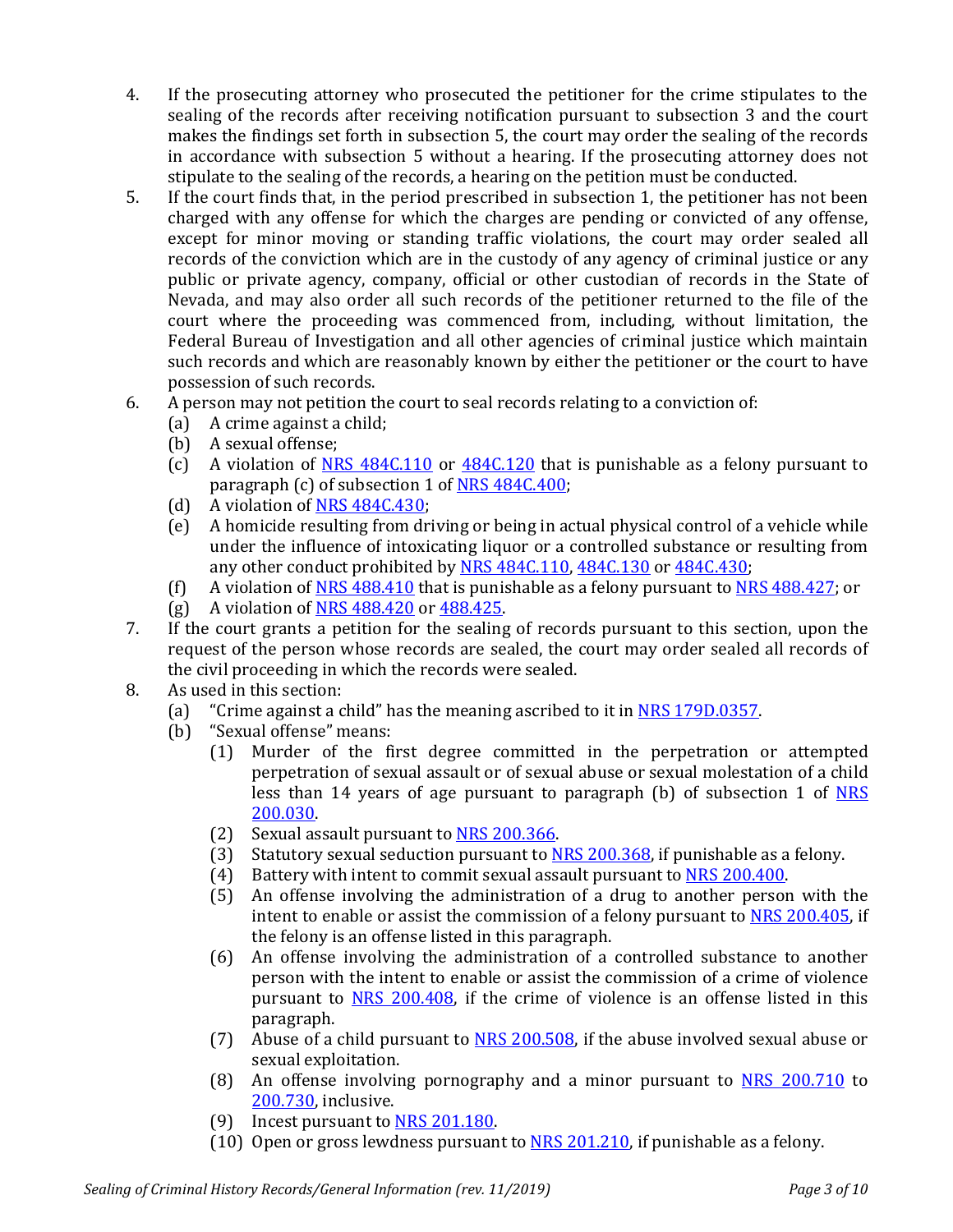- (11) Indecent or obscene exposure pursuant to  $NRS$  201.220, if punishable as a felony.
- (12) Lewdness with a child pursuant to [NRS 201.230.](https://www.leg.state.nv.us/NRS/NRS-201.html#NRS201Sec230)
- (13) Sexual penetration of a dead human body pursuant to [NRS 201.450.](https://www.leg.state.nv.us/NRS/NRS-201.html#NRS201Sec450)
- (14) Sexual conduct between certain employees of a school or volunteers at a school and a pupil pursuant to [NRS 201.540.](https://www.leg.state.nv.us/NRS/NRS-201.html#NRS201Sec540)
- (15) Sexual conduct between certain employees of a college or university and a student pursuant to [NRS 201.550.](https://www.leg.state.nv.us/NRS/NRS-201.html#NRS201Sec550)
- (16) Luring a child or a person with mental illness pursuant to [NRS 201.560,](https://www.leg.state.nv.us/NRS/NRS-201.html#NRS201Sec560) if punishable as a felony.
- (17) An attempt to commit an offense listed in this paragraph.

(Added to NRS by [1971, 955;](https://www.leg.state.nv.us/Statutes/56th/Stats197104.html#Stats197104page955) A [1983, 1088;](https://www.leg.state.nv.us/Statutes/62nd/Stats198305.html#Stats198305page1088) [1991, 303;](https://www.leg.state.nv.us/Statutes/66th/Stats199102.html#Stats199102page303) [1993, 38;](https://www.leg.state.nv.us/Statutes/67th/Stats199301.html#Stats199301page38) [1997, 1673,](https://www.leg.state.nv.us/Statutes/69th/Stats199712.html#Stats199712page1673) [1803,](https://www.leg.state.nv.us/Statutes/69th/Stats199713.html#Stats199713page1803) [3159;](https://www.leg.state.nv.us/Statutes/69th/Stats199721.html#Stats199721page3159) [1999, 647,](https://www.leg.state.nv.us/Statutes/70th/Stats199904.html#Stats199904page647) [648,](https://www.leg.state.nv.us/Statutes/70th/Stats199904.html#Stats199904page648) 649; [2001, 1167,](https://www.leg.state.nv.us/Statutes/71st/Stats200109.html#Stats200109page1167) [1692;](https://www.leg.state.nv.us/Statutes/71st/Stats200112.html#Stats200112page1692) [2001 Special Session, 261;](https://www.leg.state.nv.us/Statutes/17thSS/Stats2001SS1702.html#Stats2001SS1702page261) [2003, 312,](https://www.leg.state.nv.us/Statutes/72nd/Stats200301.html#Stats200301page312) [316,](https://www.leg.state.nv.us/Statutes/72nd/Stats200301.html#Stats200301page316) [319,](https://www.leg.state.nv.us/Statutes/72nd/Stats200301.html#Stats200301page319) [1385;](https://www.leg.state.nv.us/Statutes/72nd/Stats200311.html#Stats200311page1385) [2005, 2355;](https://www.leg.state.nv.us/Statutes/73rd/Stats200523.html#Stats200523page2355) [2007, 2751;](https://www.leg.state.nv.us/Statutes/74th/Stats200723.html#Stats200723page2751) [2009, 105,](https://www.leg.state.nv.us/Statutes/75th2009/Stats200902.html#Stats200902page105) [418,](https://www.leg.state.nv.us/Statutes/75th2009/Stats200905.html#Stats200905page418) [1884;](https://www.leg.state.nv.us/Statutes/75th2009/Stats200919.html#Stats200919page1884) [2013, 107,](https://www.leg.state.nv.us/Statutes/77th2013/Stats201301.html#Stats201301page107) [980,](https://www.leg.state.nv.us/Statutes/77th2013/Stats201306.html#Stats201306page980) [1165,](https://www.leg.state.nv.us/Statutes/77th2013/Stats201307.html#Stats201307page1165) [1382;](https://www.leg.state.nv.us/Statutes/77th2013/Stats201308.html#Stats201308page1382) [2015, 909,](https://www.leg.state.nv.us/Statutes/78th2015/Stats201509.html#Stats201509page909) [1441;](https://www.leg.state.nv.us/Statutes/78th2015/Stats201513.html#Stats201513page1441) [2017, 1328,](https://www.leg.state.nv.us/Statutes/79th2017/Stats201708.html#Stats201708page1328) [1482,](https://www.leg.state.nv.us/Statutes/79th2017/Stats201709.html#Stats201709page1482) [1653,](https://www.leg.state.nv.us/Statutes/79th2017/Stats201710.html#Stats201710page1653) [2413\)](https://www.leg.state.nv.us/Statutes/79th2017/Stats201714.html#Stats201714page2413)

- **NRS 179.255 Sealing of records after dismissal, decline of prosecution or acquittal: Petition; notice; hearing; exceptions; order; inspection of records.**
	- 1. If a person has been arrested for alleged criminal conduct and the charges are dismissed, the prosecuting attorney having jurisdiction declined prosecution of the charges or such person is acquitted of the charges, the person may petition:<br>(a) The court in which the charges were dismissed, at any
		- The court in which the charges were dismissed, at any time after the date the charges were dismissed;
		- (b) The court having jurisdiction in which the charges were declined for prosecution:<br>(1) Any time after the applicable statute of limitations has run;
			- Any time after the applicable statute of limitations has run;
				- (2) Any time 8 years after the arrest; or
				- (3) Pursuant to a stipulation between the parties; or
		- (c) The court in which the acquittal was entered, at any time after the date of the acquittal, for the sealing of all records relating to the arrest and the proceedings leading to the dismissal, declination or acquittal.
	- 2. If the conviction of a person is set aside pursuant to [NRS 458A.240,](https://www.leg.state.nv.us/NRS/NRS-458A.html#NRS458ASec240) the person may petition the court that set aside the conviction, at any time after the conviction has been set aside, for the sealing of all records relating to the setting aside of the conviction.
	- 3. A petition filed pursuant to subsection 1 or 2 must:<br>(a) Be accompanied by the petitioner's current, ve
		- Be accompanied by the petitioner's current, verified records received from the Central Repository for Nevada Records of Criminal History;
		- (b) Except as otherwise provided in paragraph (c), include the disposition of the proceedings for the records to be sealed;
		- (c) If the petition references [NRS 453.3365](https://www.leg.state.nv.us/NRS/NRS-453.html#NRS453Sec3365) or [458.330,](https://www.leg.state.nv.us/NRS/NRS-458.html#NRS458Sec330) include a certificate of acknowledgment or the disposition of the proceedings for the records to be sealed from all agencies of criminal justice which maintain such records;
		- (d) Include a list of any other public or private agency, company, official and other custodian of records that is reasonably known to the petitioner to have possession of records of the arrest and of the proceedings leading to the dismissal, declination or acquittal and to whom the order to seal records, if issued, will be directed; and
		- (e) Include information that, to the best knowledge and belief of the petitioner, accurately and completely identifies the records to be sealed, including, without limitation, the:
			- (1) Date of birth of the petitioner;
			- (2) Specific charges that were dismissed or of which the petitioner was acquitted; and
			- (3) Date of arrest relating to the specific charges that were dismissed or of which the petitioner was acquitted.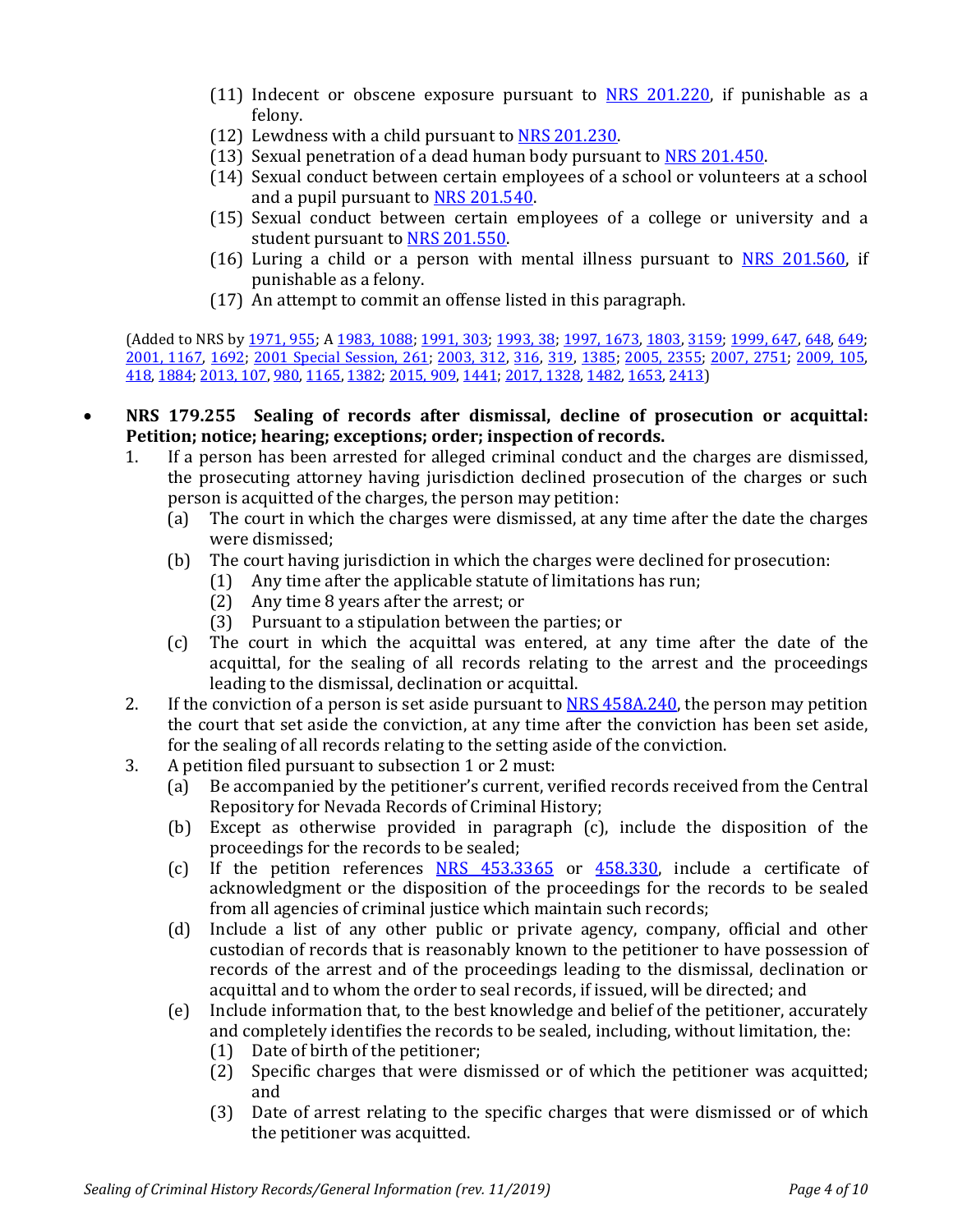- 4. Upon receiving a petition pursuant to subsection 1, the court shall notify the law enforcement agency that arrested the petitioner for the crime and:<br>(a) If the charges were dismissed, declined for prosecution or t
	- If the charges were dismissed, declined for prosecution or the acquittal was entered in a district court or justice court, the prosecuting attorney for the county; or
	- (b) If the charges were dismissed, declined for prosecution or the acquittal was entered in a municipal court, the prosecuting attorney for the city. The prosecuting attorney and any person having relevant evidence may testify and present evidence at any hearing on the petition.
- 5. Upon receiving a petition pursuant to subsection 2, the court shall notify:<br>(a) If the conviction was set aside in a district court or justice cour
	- If the conviction was set aside in a district court or justice court, the prosecuting attorney for the county; or
	- (b) If the conviction was set aside in a municipal court, the prosecuting attorney for the city. The prosecuting attorney and any person having relevant evidence may testify and present evidence at any hearing on the petition.
- 6. If the prosecuting attorney stipulates to the sealing of the records after receiving notification pursuant to subsection 4 or 5 and the court makes the findings set forth in subsection 7 or 8, as applicable, the court may order the sealing of the records in accordance with subsection 7 or 8, as applicable, without a hearing. If the prosecuting attorney does not stipulate to the sealing of the records, a hearing on the petition must be conducted.
- 7. If the court finds that there has been an acquittal, that the prosecution was declined or that the charges were dismissed and there is no evidence that further action will be brought against the person, the court may order sealed all records of the arrest and of the proceedings leading to the acquittal, declination or dismissal which are in the custody of any agency of criminal justice or any public or private company, agency, official or other custodian of records in the State of Nevada.
- 8. If the court finds that the conviction of the petitioner was set aside pursuant to [NRS](https://www.leg.state.nv.us/NRS/NRS-458A.html#NRS458ASec240)  [458A.240,](https://www.leg.state.nv.us/NRS/NRS-458A.html#NRS458ASec240) the court may order sealed all records relating to the setting aside of the conviction which are in the custody of any agency of criminal justice or any public or private company, agency, official or other custodian of records in the State of Nevada.
- 9. If the prosecuting attorney having jurisdiction previously declined prosecution of the charges and the records of the arrest have been sealed pursuant to subsection 7, the prosecuting attorney may subsequently file the charges at any time before the running of the statute of limitations for those charges. If such charges are filed with the court, the court shall order the inspection of the records without the prosecuting attorney having to petition the court pursuant to [NRS 179.295.](https://www.leg.state.nv.us/NRS/NRS-179.html#NRS179Sec295)

(Added to NRS b[y 1971, 955;](https://www.leg.state.nv.us/Statutes/56th/Stats197104.html#Stats197104page955) A [1997, 3160;](https://www.leg.state.nv.us/Statutes/69th/Stats199721.html#Stats199721page3160) [2001, 1693;](https://www.leg.state.nv.us/Statutes/71st/Stats200112.html#Stats200112page1693) [2009, 1439;](https://www.leg.state.nv.us/Statutes/75th2009/Stats200915.html#Stats200915page1439) [2013, 110,](https://www.leg.state.nv.us/Statutes/77th2013/Stats201301.html#Stats201301page110) [1385;](https://www.leg.state.nv.us/Statutes/77th2013/Stats201308.html#Stats201308page1385) [2017, 2415\)](https://www.leg.state.nv.us/Statutes/79th2017/Stats201714.html#Stats201714page2415)

### • **NRS 179.259 Sealing records after completion of program for reentry: Persons eligible; procedure; order; inspection of sealed records by certain entities.**

- 1. Except as otherwise provided in subsections 3, 4 and 5, 4 years after an eligible person completes a program for reentry, the court may order sealed all documents, papers and exhibits in the eligible person's record, minute book entries and entries on dockets, and other documents relating to the case in the custody of such other agencies and officers as are named in the court's order. The court may order those records sealed without a hearing unless the Division of Parole and Probation of the Department of Public Safety petitions the court, for good cause shown, not to seal the records and requests a hearing thereon.
- 2. If the court orders sealed the record of an eligible person, the court shall send a copy of the order to each agency or officer named in the order. Each such agency or officer shall notify the court in writing of its compliance with the order.
- 3. A professional licensing board is entitled, for the purpose of determining suitability for a license or liability to discipline for misconduct, to inspect and to copy from a record sealed pursuant to this section.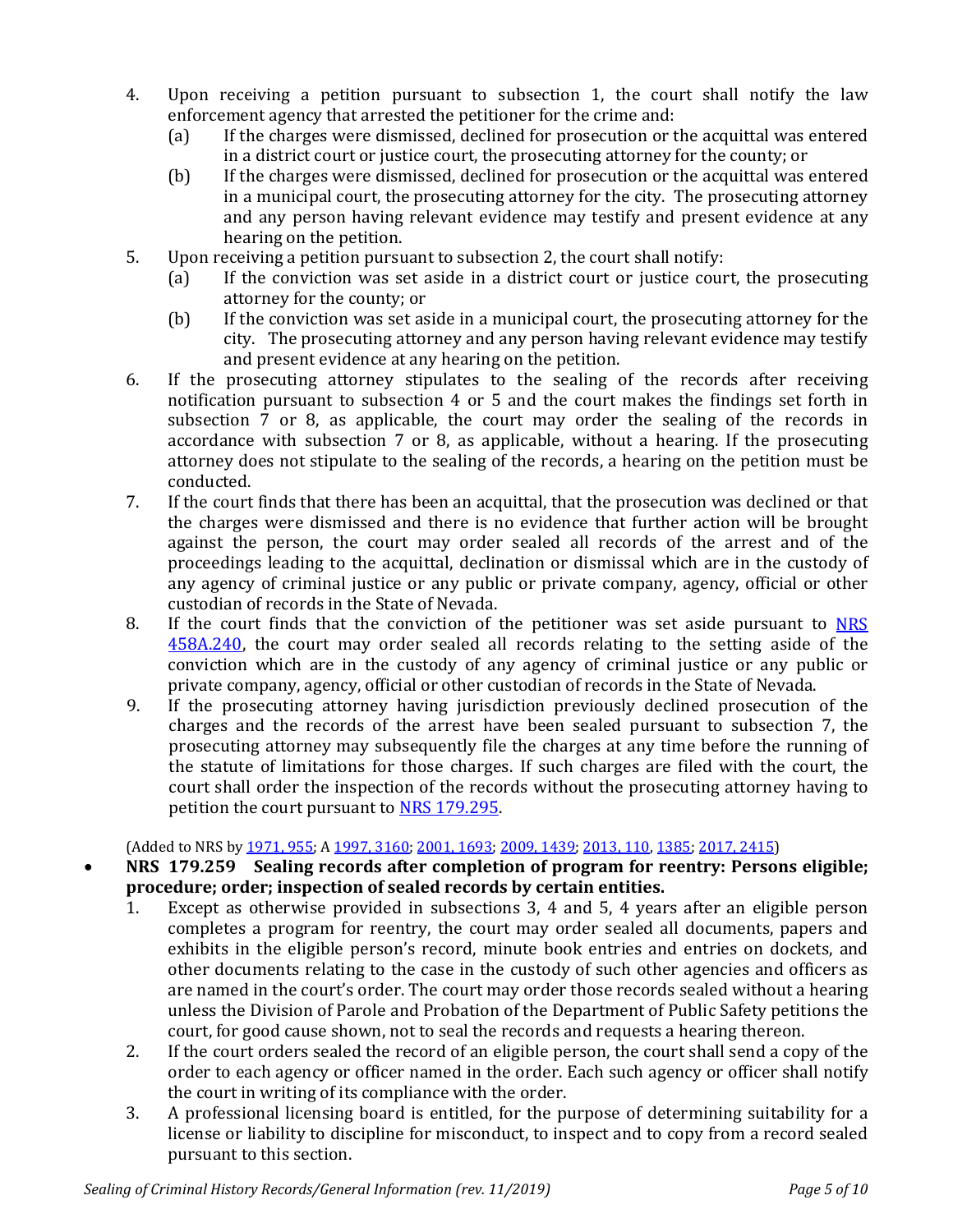- 4. The Division of Insurance of the Department of Business and Industry is entitled, for the purpose of determining suitability for a license or liability to discipline for misconduct, to inspect and to copy from a record sealed pursuant to this section.
- 5. A person may not petition the court to seal records relating to a conviction of a crime against a child or a sexual offense.
- 6. As used in this section:<br>(a) "Crime against a c
	- (a) "Crime against a child" has the meaning ascribed to it in  $NRS$  179D.0357.<br>(b) "Eligible person" means a person who has:
	- "Eligible person" means a person who has:<br>(1) Successfully completed a program for
		- Successfully completed a program for reentry, which the person participated in pursuant to [NRS 209.4886,](https://www.leg.state.nv.us/NRS/NRS-209.html#NRS209Sec4886) [209.4888,](https://www.leg.state.nv.us/NRS/NRS-209.html#NRS209Sec4888) [213.625](https://www.leg.state.nv.us/NRS/NRS-213.html#NRS213Sec625) or [213.632;](https://www.leg.state.nv.us/NRS/NRS-213.html#NRS213Sec632) and
		- (2) Been convicted of a single offense which was punishable as a felony and which did not involve the use or threatened use of force or violence against the victim. For the purposes of this subparagraph, multiple convictions for an offense punishable as a felony shall be deemed to constitute a single offense if those offenses arose out of the same transaction or occurrence.
	- (c) "Program for reentry" means:
		- (1) A correctional program for reentry of offenders and parolees into the community that is established by the Director of the Department of Corrections pursuant to [NRS 209.4887;](https://www.leg.state.nv.us/NRS/NRS-209.html#NRS209Sec4887) or
		- (2) A judicial program for reentry of offenders and parolees into the community that is established in a judicial district pursuant to [NRS 209.4883.](https://www.leg.state.nv.us/NRS/NRS-209.html#NRS209Sec4883)
	- (d) "Sexual offense" has the meaning ascribed to it in paragraph (b) of subsection 8 of [NRS 179.245.](https://www.leg.state.nv.us/NRS/NRS-179.html#NRS179Sec245)

(Added to NRS b[y 2001, 1166;](https://www.leg.state.nv.us/Statutes/71st/Stats200109.html#Stats200109page1166) [A 2003, 26,](https://www.leg.state.nv.us/Statutes/72nd/Stats200301.html#Stats200301page26) [2586;](https://www.leg.state.nv.us/Statutes/72nd/Stats200321.html#Stats200321page2586) [2007, 2753;](https://www.leg.state.nv.us/Statutes/74th/Stats200723.html#Stats200723page2753) [2015, 3509;](https://www.leg.state.nv.us/Statutes/78th2015/Stats201532.html#Stats201532page3509) [2017, 2417\)](https://www.leg.state.nv.us/Statutes/79th2017/Stats201714.html#Stats201714page2417)

- **NRS 179.265 Rehearings after denial of petition: Time for; number.**
	- 1. A person whose petition is denied under [NRS 179.245](https://www.leg.state.nv.us/NRS/NRS-179.html#NRS179Sec245) or [179.255](https://www.leg.state.nv.us/NRS/NRS-179.html#NRS179Sec255) may petition for a rehearing not sooner than 2 years after the denial of the previous petition.
	- 2. No person may petition for more than two rehearings.

(Added to NRS b[y 1971, 956\)](https://www.leg.state.nv.us/Statutes/56th/Stats197104.html#Stats197104page956)

- **NRS 179.275 Order sealing records: Distribution to Central Repository and persons named in order; compliance.** Where the court orders the sealing of a record pursuant to **NRS** [174.034,](https://www.leg.state.nv.us/NRS/NRS-174.html#NRS174Sec034) [176A.265,](https://www.leg.state.nv.us/NRS/NRS-176A.html#NRS176ASec265) [176A.295,](https://www.leg.state.nv.us/NRS/NRS-176A.html#NRS176ASec295) [179.245,](https://www.leg.state.nv.us/NRS/NRS-179.html#NRS179Sec245) [179.247,](https://www.leg.state.nv.us/NRS/NRS-179.html#NRS179Sec247) [179.255,](https://www.leg.state.nv.us/NRS/NRS-179.html#NRS179Sec255) [179.259,](https://www.leg.state.nv.us/NRS/NRS-179.html#NRS179Sec259) [179.2595,](https://www.leg.state.nv.us/NRS/NRS-179.html#NRS179Sec2595) [201.354,](https://www.leg.state.nv.us/NRS/NRS-201.html#NRS201Sec354)  [453.3365](https://www.leg.state.nv.us/NRS/NRS-453.html#NRS453Sec3365) or [458.330,](https://www.leg.state.nv.us/NRS/NRS-458.html#NRS458Sec330) a copy of the order must be sent to:<br>1. The Central Repository for Nevada Records of Crimin
	- 1. The Central Repository for Nevada Records of Criminal History; and 2. Each agency of criminal justice and each public or private company.
	- Each agency of criminal justice and each public or private company, agency, official or other custodian of records named in the order, and that person shall seal the records in his or her custody which relate to the matters contained in the order, shall advise the court of compliance and shall then seal the order.

(Added to NRS by [1971, 956;](https://www.leg.state.nv.us/Statutes/56th/Stats197104.html#Stats197104page956) [A 1991, 304;](https://www.leg.state.nv.us/Statutes/66th/Stats199102.html#Stats199102page304) [1999, 2089;](https://www.leg.state.nv.us/Statutes/70th/Stats199913.html#Stats199913page2089) [2001, 1168;](https://www.leg.state.nv.us/Statutes/71st/Stats200109.html#Stats200109page1168) [2001 Special Session, 261;](https://www.leg.state.nv.us/Statutes/17thSS/Stats2001SS1702.html#Stats2001SS1702page261) [2003, 312;](https://www.leg.state.nv.us/Statutes/72nd/Stats200301.html#Stats200301page312) [2009,](https://www.leg.state.nv.us/Statutes/75th2009/Stats200902.html#Stats200902page107)  [107,](https://www.leg.state.nv.us/Statutes/75th2009/Stats200902.html#Stats200902page107) [420;](https://www.leg.state.nv.us/Statutes/75th2009/Stats200905.html#Stats200905page420) [2013, 111;](https://www.leg.state.nv.us/Statutes/77th2013/Stats201301.html#Stats201301page111) [2017, 1485,](https://www.leg.state.nv.us/Statutes/79th2017/Stats201709.html#Stats201709page1485) [1655,](https://www.leg.state.nv.us/Statutes/79th2017/Stats201710.html#Stats201710page1655) [2418,](https://www.leg.state.nv.us/Statutes/79th2017/Stats201714.html#Stats201714page2418) [3015\)](https://www.leg.state.nv.us/Statutes/79th2017/Stats201716.html#Stats201716page3015)

- **NRS 179.285 Order sealing records: Effect; proceedings deemed never to have occurred; restoration of civil rights.** Except as otherwise provided i[n NRS 179.301:](https://www.leg.state.nv.us/NRS/NRS-179.html#NRS179Sec301)<br>1. If the court orders a record sealed pursuant to NRS 174.034, 176A.265
	- If the court orders a record sealed pursuant to [NRS 174.034,](https://www.leg.state.nv.us/NRS/NRS-174.html#NRS174Sec034) [176A.265,](https://www.leg.state.nv.us/NRS/NRS-176A.html#NRS176ASec265) [176A.295,](https://www.leg.state.nv.us/NRS/NRS-176A.html#NRS176ASec295) [179.245,](https://www.leg.state.nv.us/NRS/NRS-179.html#NRS179Sec245) [179.247,](https://www.leg.state.nv.us/NRS/NRS-179.html#NRS179Sec247) [179.255,](https://www.leg.state.nv.us/NRS/NRS-179.html#NRS179Sec255) [179.259,](https://www.leg.state.nv.us/NRS/NRS-179.html#NRS179Sec259) [179.2595,](https://www.leg.state.nv.us/NRS/NRS-179.html#NRS179Sec2595) [201.354,](https://www.leg.state.nv.us/NRS/NRS-201.html#NRS201Sec354) [453.3365](https://www.leg.state.nv.us/NRS/NRS-453.html#NRS453Sec3365) o[r 458.330:](https://www.leg.state.nv.us/NRS/NRS-458.html#NRS458Sec330)<br>(a) All proceedings recounted in the record are deemed never to h
		- All proceedings recounted in the record are deemed never to have occurred, and the person to whom the order pertains may properly answer accordingly to any inquiry, including, without limitation, an inquiry relating to an application for employment,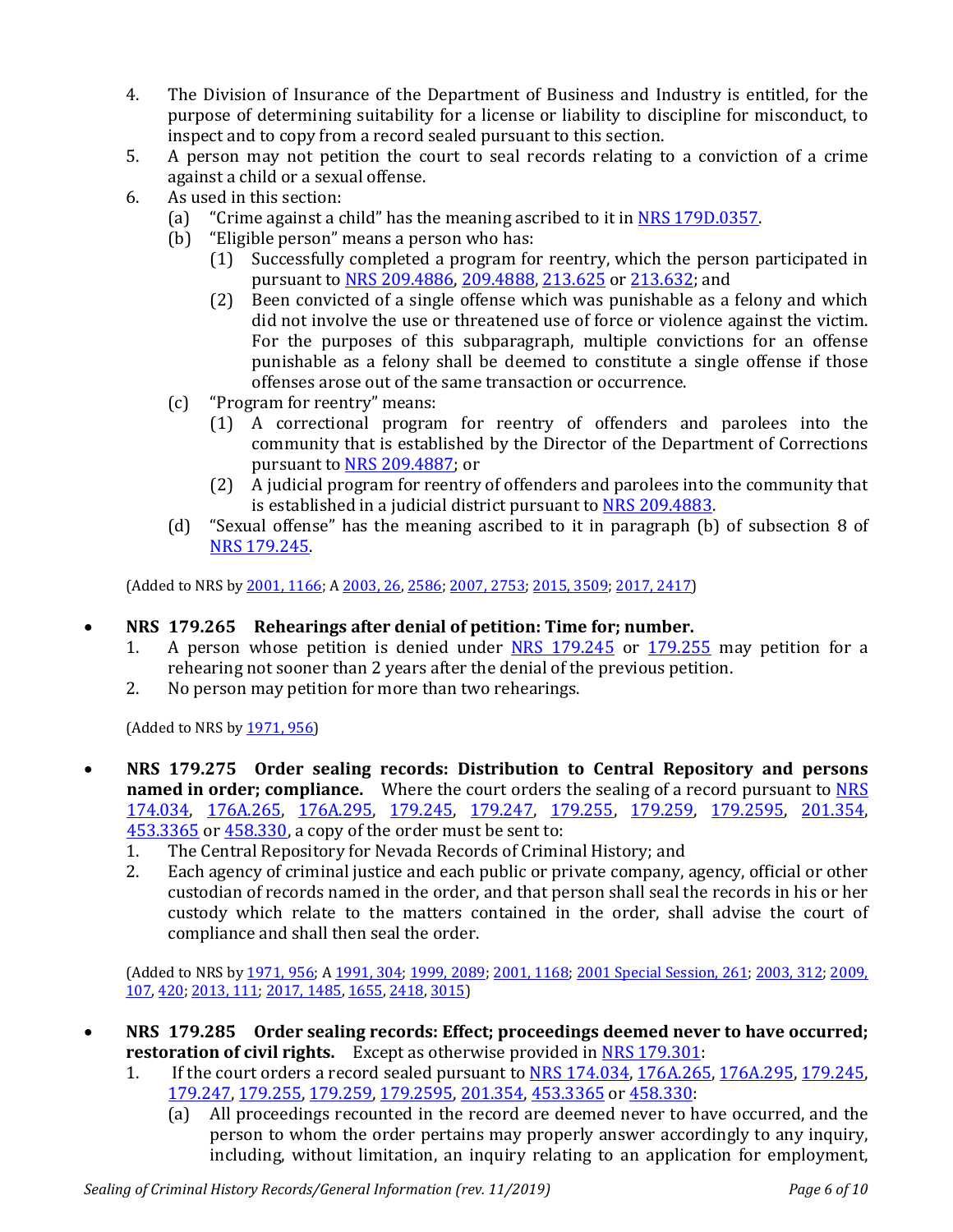concerning the arrest, conviction, dismissal or acquittal and the events and proceedings relating to the arrest, conviction, dismissal or acquittal.

- (b) The person is immediately restored to the following civil rights if the person's civil rights previously have not been restored:
	- (1) The right to vote;
	- (2) The right to hold office; and
	- (3) The right to serve on a jury.
- 2. Upon the sealing of the person's records, a person who is restored to his or her civil rights pursuant to subsection 1 must be given:<br>(a) An official document which demo
	- An official document which demonstrates that the person has been restored to the civil rights set forth in paragraph (b) of subsection 1; and
	- (b) A written notice informing the person that he or she has not been restored to the right to bear arms, unless the person has received a pardon and the pardon does not restrict his or her right to bear arms.
- 3. A person who has had his or her records sealed in this State or any other state and whose official documentation of the restoration of civil rights is lost, damaged or destroyed may file a written request with a court of competent jurisdiction to restore his or her civil rights pursuant to this section. Upon verification that the person has had his or her records sealed, the court shall issue an order restoring the person to the civil rights to vote, to hold office and to serve on a jury. A person must not be required to pay a fee to receive such an order.
- 4. A person who has had his or her records sealed in this State or any other state may present official documentation that the person has been restored to his or her civil rights or a court order restoring civil rights as proof that the person has been restored to the right to vote, to hold office and to serve as a juror.

(Added to NRS by [1971, 956;](https://www.leg.state.nv.us/Statutes/56th/Stats197104.html#Stats197104page956) A [1981, 1105;](https://www.leg.state.nv.us/Statutes/61st/Stats198106.html#Stats198106page1105) [1991, 304;](https://www.leg.state.nv.us/Statutes/66th/Stats199102.html#Stats199102page304) [2001, 1169,](https://www.leg.state.nv.us/Statutes/71st/Stats200109.html#Stats200109page1169) [1694;](https://www.leg.state.nv.us/Statutes/71st/Stats200112.html#Stats200112page1694) [2001 Special Session, 262;](https://www.leg.state.nv.us/Statutes/17thSS/Stats2001SS1702.html#Stats2001SS1702page262) [2003, 312,](https://www.leg.state.nv.us/Statutes/72nd/Stats200301.html#Stats200301page312) [316,](https://www.leg.state.nv.us/Statutes/72nd/Stats200301.html#Stats200301page316) [319,](https://www.leg.state.nv.us/Statutes/72nd/Stats200301.html#Stats200301page319) [2687;](https://www.leg.state.nv.us/Statutes/72nd/Stats200322.html#Stats200322page2687) [2009, 108,](https://www.leg.state.nv.us/Statutes/75th2009/Stats200902.html#Stats200902page108) [420;](https://www.leg.state.nv.us/Statutes/75th2009/Stats200905.html#Stats200905page420) [2011, 22;](https://www.leg.state.nv.us/Statutes/76th2011/Stats201101.html#Stats201101page22) [2017, 1485,](https://www.leg.state.nv.us/Statutes/79th2017/Stats201709.html#Stats201709page1485) [1655,](https://www.leg.state.nv.us/Statutes/79th2017/Stats201710.html#Stats201710page1655) [2418,](https://www.leg.state.nv.us/Statutes/79th2017/Stats201714.html#Stats201714page2418) [3015\)](https://www.leg.state.nv.us/Statutes/79th2017/Stats201716.html#Stats201716page3015)

# • **NRS 179.295 Reopening of sealed records.**

- 1. The person who is the subject of the records that are sealed pursuant to [NRS 174.034,](https://www.leg.state.nv.us/NRS/NRS-174.html#NRS174Sec034) [176A.265,](https://www.leg.state.nv.us/NRS/NRS-176A.html#NRS176ASec265) [176A.295,](https://www.leg.state.nv.us/NRS/NRS-176A.html#NRS176ASec295) [179.245,](https://www.leg.state.nv.us/NRS/NRS-179.html#NRS179Sec245) [179.247,](https://www.leg.state.nv.us/NRS/NRS-179.html#NRS179Sec247) [179.255,](https://www.leg.state.nv.us/NRS/NRS-179.html#NRS179Sec255) [179.259,](https://www.leg.state.nv.us/NRS/NRS-179.html#NRS179Sec259) [179.2595,](https://www.leg.state.nv.us/NRS/NRS-179.html#NRS179Sec2595) [201.354,](https://www.leg.state.nv.us/NRS/NRS-201.html#NRS201Sec354) [453.3365](https://www.leg.state.nv.us/NRS/NRS-453.html#NRS453Sec3365) or [458.330](https://www.leg.state.nv.us/NRS/NRS-458.html#NRS458Sec330) may petition the court that ordered the records sealed to permit inspection of the records by a person named in the petition, and the court may order such inspection. Except as otherwise provided in this section, subsection 9 of [NRS 179.255](https://www.leg.state.nv.us/NRS/NRS-179.html#NRS179Sec255) and [NRS 179.259](https://www.leg.state.nv.us/NRS/NRS-179.html#NRS179Sec259) and [179.301,](https://www.leg.state.nv.us/NRS/NRS-179.html#NRS179Sec301) the court may not order the inspection of the records under any other circumstances.
- 2. If a person has been arrested, the charges have been dismissed and the records of the arrest have been sealed, the court may order the inspection of the records by a prosecuting attorney upon a showing that as a result of newly discovered evidence, the person has been arrested for the same or a similar offense and that there is sufficient evidence reasonably to conclude that the person will stand trial for the offense.
- 3. The court may, upon the application of a prosecuting attorney or an attorney representing a defendant in a criminal action, order an inspection of such records for the purpose of obtaining information relating to persons who were involved in the incident recorded.
- 4. This section does not prohibit a court from considering a conviction for which records have been sealed pursuant to [NRS 174.034,](https://www.leg.state.nv.us/NRS/NRS-174.html#NRS174Sec034) [176A.265,](https://www.leg.state.nv.us/NRS/NRS-176A.html#NRS176ASec265) [176A.295,](https://www.leg.state.nv.us/NRS/NRS-176A.html#NRS176ASec295) [179.245,](https://www.leg.state.nv.us/NRS/NRS-179.html#NRS179Sec245) [179.247,](https://www.leg.state.nv.us/NRS/NRS-179.html#NRS179Sec247) [179.255,](https://www.leg.state.nv.us/NRS/NRS-179.html#NRS179Sec255) [179.259,](https://www.leg.state.nv.us/NRS/NRS-179.html#NRS179Sec259) [179.2595,](https://www.leg.state.nv.us/NRS/NRS-179.html#NRS179Sec2595) [201.354,](https://www.leg.state.nv.us/NRS/NRS-201.html#NRS201Sec354) [453.3365](https://www.leg.state.nv.us/NRS/NRS-453.html#NRS453Sec3365) or [458.330](https://www.leg.state.nv.us/NRS/NRS-458.html#NRS458Sec330) in determining whether to grant a petition pursuant to [NRS 176A.265,](https://www.leg.state.nv.us/NRS/NRS-176A.html#NRS176ASec265) [176A.295,](https://www.leg.state.nv.us/NRS/NRS-176A.html#NRS176ASec295) [179.245,](https://www.leg.state.nv.us/NRS/NRS-179.html#NRS179Sec245) [179.255,](https://www.leg.state.nv.us/NRS/NRS-179.html#NRS179Sec255) [179.259,](https://www.leg.state.nv.us/NRS/NRS-179.html#NRS179Sec259) 179.2595, [453.3365](https://www.leg.state.nv.us/NRS/NRS-453.html#NRS453Sec3365) or [458.330](https://www.leg.state.nv.us/NRS/NRS-458.html#NRS458Sec330) for a conviction of another offense.

(Added to NRS by [1971, 956;](https://www.leg.state.nv.us/Statutes/56th/Stats197104.html#Stats197104page956) A [1981, 1105;](https://www.leg.state.nv.us/Statutes/61st/Stats198106.html#Stats198106page1105) [1991, 304;](https://www.leg.state.nv.us/Statutes/66th/Stats199102.html#Stats199102page304) [1997, 3160;](https://www.leg.state.nv.us/Statutes/69th/Stats199721.html#Stats199721page3160) [2001, 1169,](https://www.leg.state.nv.us/Statutes/71st/Stats200109.html#Stats200109page1169) [1694;](https://www.leg.state.nv.us/Statutes/71st/Stats200112.html#Stats200112page1694) 2001 Special Session, [262;](https://www.leg.state.nv.us/Statutes/17thSS/Stats2001SS1702.html#Stats2001SS1702page262) [2003, 312,](https://www.leg.state.nv.us/Statutes/72nd/Stats200301.html#Stats200301page312) [316,](https://www.leg.state.nv.us/Statutes/72nd/Stats200301.html#Stats200301page316) [319;](https://www.leg.state.nv.us/Statutes/72nd/Stats200301.html#Stats200301page319) [2009, 108,](https://www.leg.state.nv.us/Statutes/75th2009/Stats200902.html#Stats200902page108) [420;](https://www.leg.state.nv.us/Statutes/75th2009/Stats200905.html#Stats200905page420) [2013, 1386;](https://www.leg.state.nv.us/Statutes/77th2013/Stats201308.html#Stats201308page1386) [2017, 1486,](https://www.leg.state.nv.us/Statutes/79th2017/Stats201709.html#Stats201709page1486) [1656,](https://www.leg.state.nv.us/Statutes/79th2017/Stats201710.html#Stats201710page1656) [2419,](https://www.leg.state.nv.us/Statutes/79th2017/Stats201714.html#Stats201714page2419) [3016\)](https://www.leg.state.nv.us/Statutes/79th2017/Stats201716.html#Stats201716page3016)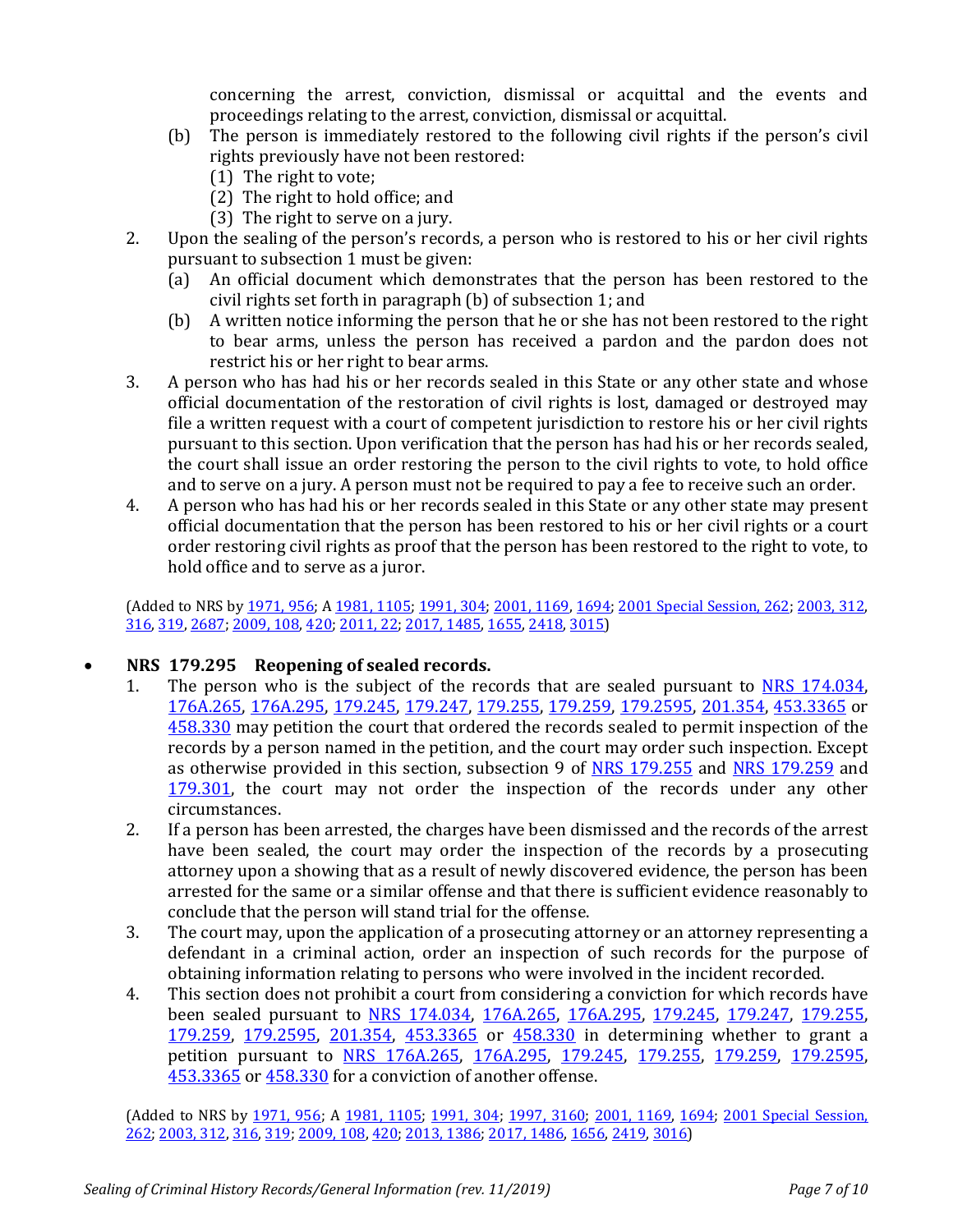### • **NRS 179.301 Inspection of certain sealed records by certain persons and agencies.**

- 1. The Nevada Gaming Control Board and the Nevada Gaming Commission and their employees, agents and representatives may inquire into and inspect any records sealed pursuant to [NRS 179.245](https://www.leg.state.nv.us/NRS/NRS-179.html#NRS179Sec245) or [179.255,](https://www.leg.state.nv.us/NRS/NRS-179.html#NRS179Sec255) if the event or conviction was related to gaming, to determine the suitability or qualifications of any person to hold a state gaming license, manufacturer's, seller's or distributor's license or registration as a gaming employee pursuant to [chapter 463](https://www.leg.state.nv.us/NRS/NRS-463.html#NRS463) of NRS. Events and convictions, if any, which are the subject of an order sealing records:<br>(a) May form the bas
	- (a) May form the basis for recommendation, denial or revocation of those licenses.<br>(b) Must not form the basis for denial or rejection of a gaming work permit unle
	- Must not form the basis for denial or rejection of a gaming work permit unless the event or conviction relates to the applicant's suitability or qualifications to hold the work permit.
- 2. The Division of Insurance of the Department of Business and Industry and its employees may inquire into and inspect any records sealed pursuant to [NRS 179.245](https://www.leg.state.nv.us/NRS/NRS-179.html#NRS179Sec245) or [179.255,](https://www.leg.state.nv.us/NRS/NRS-179.html#NRS179Sec255) if the event or conviction was related to insurance, to determine the suitability or qualifications of any person to hold a license, certification or authorization issued in accordance with title 57 of NRS. Events and convictions, if any, which are the subject of an order sealing records may form the basis for recommendation, denial or revocation of those licenses, certifications and authorizations.
- 3. A prosecuting attorney may inquire into and inspect any records sealed pursuant to **NRS [179.245](https://www.leg.state.nv.us/NRS/NRS-179.html#NRS179Sec245)** or **179.255** if:<br>(a) The records relate
	- (a) The records relate to a violation or alleged violation of  $NRS$  202.485; and (b) The person who is the subject of the records has been arrested or issued
	- The person who is the subject of the records has been arrested or issued a citation for violatin[g NRS 202.575.](https://www.leg.state.nv.us/NRS/NRS-202.html#NRS202Sec575)
- 4. The Central Repository for Nevada Records of Criminal History and its employees may inquire into and inspect any records sealed pursuant to [NRS 179.245](https://www.leg.state.nv.us/NRS/NRS-179.html#NRS179Sec245) or [179.255](https://www.leg.state.nv.us/NRS/NRS-179.html#NRS179Sec255) that constitute information relating to sexual offenses, and may notify employers of the information in accordance with federal laws and regulations.
- 5. Records which have been sealed pursuant to [NRS 179.245](https://www.leg.state.nv.us/NRS/NRS-179.html#NRS179Sec245) or [179.255](https://www.leg.state.nv.us/NRS/NRS-179.html#NRS179Sec255) and which are retained in the statewide registry established pursuant to [NRS 179B.200](https://www.leg.state.nv.us/NRS/NRS-179B.html#NRS179BSec200) may be inspected pursuant to [chapter 179B](https://www.leg.state.nv.us/NRS/NRS-179B.html#NRS179B) of NRS by an officer or employee of the Central Repository for Nevada Records of Criminal History or a law enforcement officer in the regular course of his or her duties.
- 6. The State Board of Pardons Commissioners and its agents and representatives may inquire into and inspect any records sealed pursuant to [NRS 179.245](https://www.leg.state.nv.us/NRS/NRS-179.html#NRS179Sec245) or [179.255](https://www.leg.state.nv.us/NRS/NRS-179.html#NRS179Sec255) if the person who is the subject of the records has applied for a pardon from the Board.
- 7. As used in this section:<br>(a) "Information rela
	- "Information relating to sexual offenses" means information contained in or concerning a record relating in any way to a sexual offense.
	- (b) "Sexual offense" has the meaning ascribed to it in [NRS 179A.073.](https://www.leg.state.nv.us/NRS/NRS-179A.html#NRS179ASec073)

(Added to NRS by [1981, 1105;](https://www.leg.state.nv.us/Statutes/61st/Stats198106.html#Stats198106page1105) A [1987, 1759;](https://www.leg.state.nv.us/Statutes/64th/Stats198708.html#Stats198708page1759) [1997, 1674;](https://www.leg.state.nv.us/Statutes/69th/Stats199712.html#Stats199712page1674) [2003, 2688,](https://www.leg.state.nv.us/Statutes/72nd/Stats200322.html#Stats200322page2688) [2833;](https://www.leg.state.nv.us/Statutes/72nd/Stats200323.html#Stats200323page2833) 2003, 20th Special Session, 16; [2005, 973;](https://www.leg.state.nv.us/Statutes/73rd/Stats200510.html#Stats200510page973) [2011, 23;](https://www.leg.state.nv.us/Statutes/76th2011/Stats201101.html#Stats201101page23) [2013, 111;](https://www.leg.state.nv.us/Statutes/77th2013/Stats201301.html#Stats201301page111) [2015, 3510;](https://www.leg.state.nv.us/Statutes/78th2015/Stats201532.html#Stats201532page3510) [2017, 2674\)](https://www.leg.state.nv.us/Statutes/79th2017/Stats201715.html#Stats201715page2674)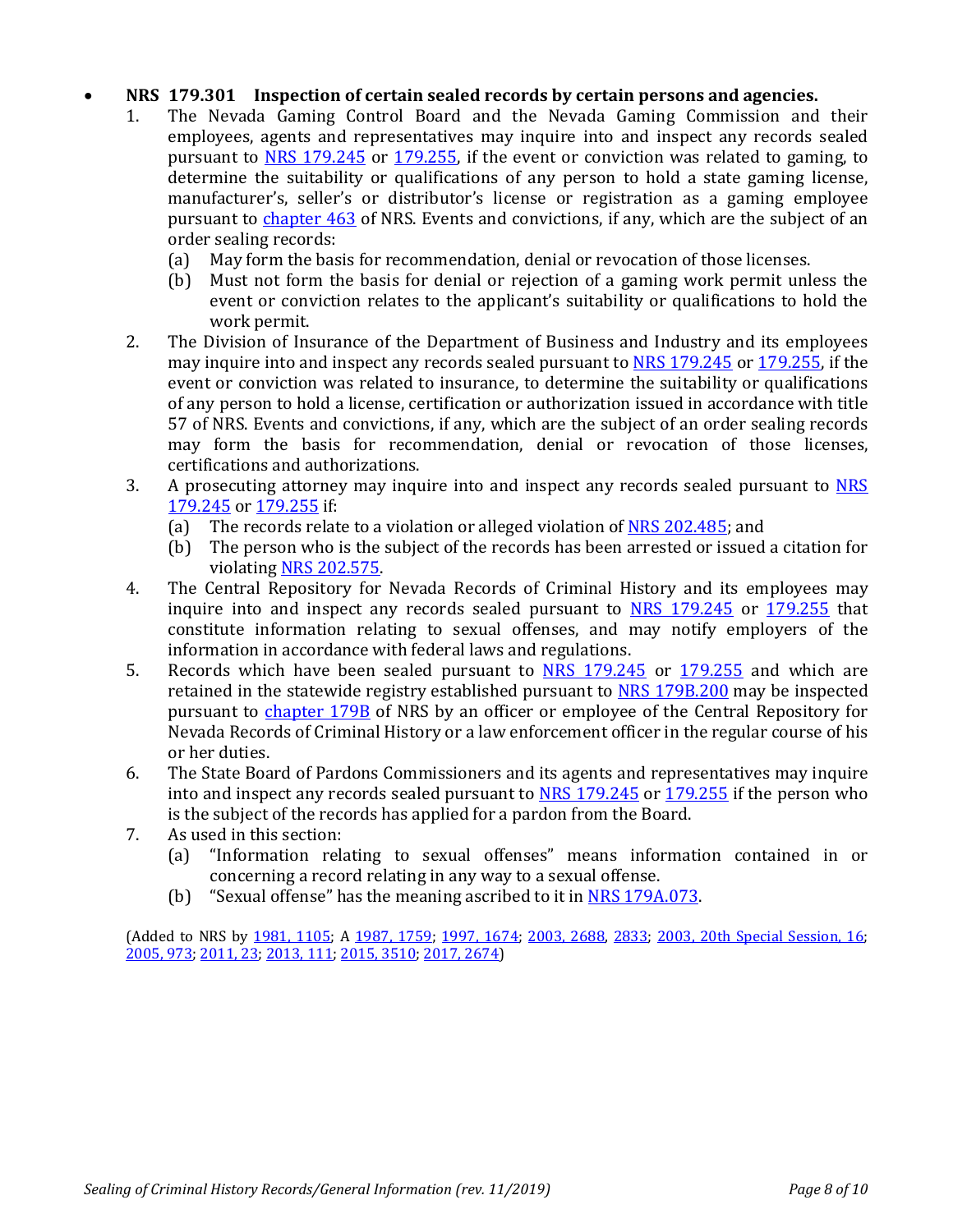# **Pardons (See Nevada Revised Statutes 213.020)**

The Nevada Board of Pardons Commissioners is comprised of the Governor, the Attorney General and the members of the Nevada Supreme Court.

You can obtain an application for a pardon by writing to:

Executive Secretary Nevada Board of Pardons 1445 Hot Springs Road, Suite 108B Carson City, NV 89710

Or, you can download the form from the following site: <http://pardons.nv.gov/About/Application>

### **Court of Jurisdiction**

The Judicial **District Court**, the highest court in the Counties governed by Nevada statutes, can be petitioned to seal all charges within the County including municipal, justice and/or district court cases.

If petitioning to seal a justice court case, the heading of the petition and order should list the specific township where the case was, or would have been, prosecuted. One petition and order can seal charges within multiple townships.

### Preparation of Forms

There are two (2) legal documents (a Petition and an Order) which the applicant must prepare when requesting a record sealing. If petitioning through the district or justice court system, these forms should be submitted to the District Attorney's Office along with all appropriate attachments within 30 days of receipt of criminal history information. The Petition and Order should accurately and completely identify each record to be sealed. Minimally, the following information is required:

- Date of Arrest
- Arresting Agency
- Charge
- Final Disposition

Supporting information including the below may also be included on the forms:

- Arresting agency report number
- Court case number
- PCN#, if available, and documented for each arrest/citation

Additionally, it is extremely important that the Petition and Order include a list of any public or private agency, company, official or other custodian of records who is reasonably known to have possession of records of the conviction, acquittal or dismissal, and to whom the order to seal records, if issued, will be directed (i.e.: law enforcement agencies, justice/municipal/district court(s), city and/or county prosecuting agencies). Sample petitions and seal orders are available on our website for [District Court](https://rccd.nv.gov/FeesForms/Criminal/History/) or [Justice/Municipal Court.](https://rccd.nv.gov/FeesForms/Criminal/History/) Ensure that the seal forms are filled out completely prior to submission.